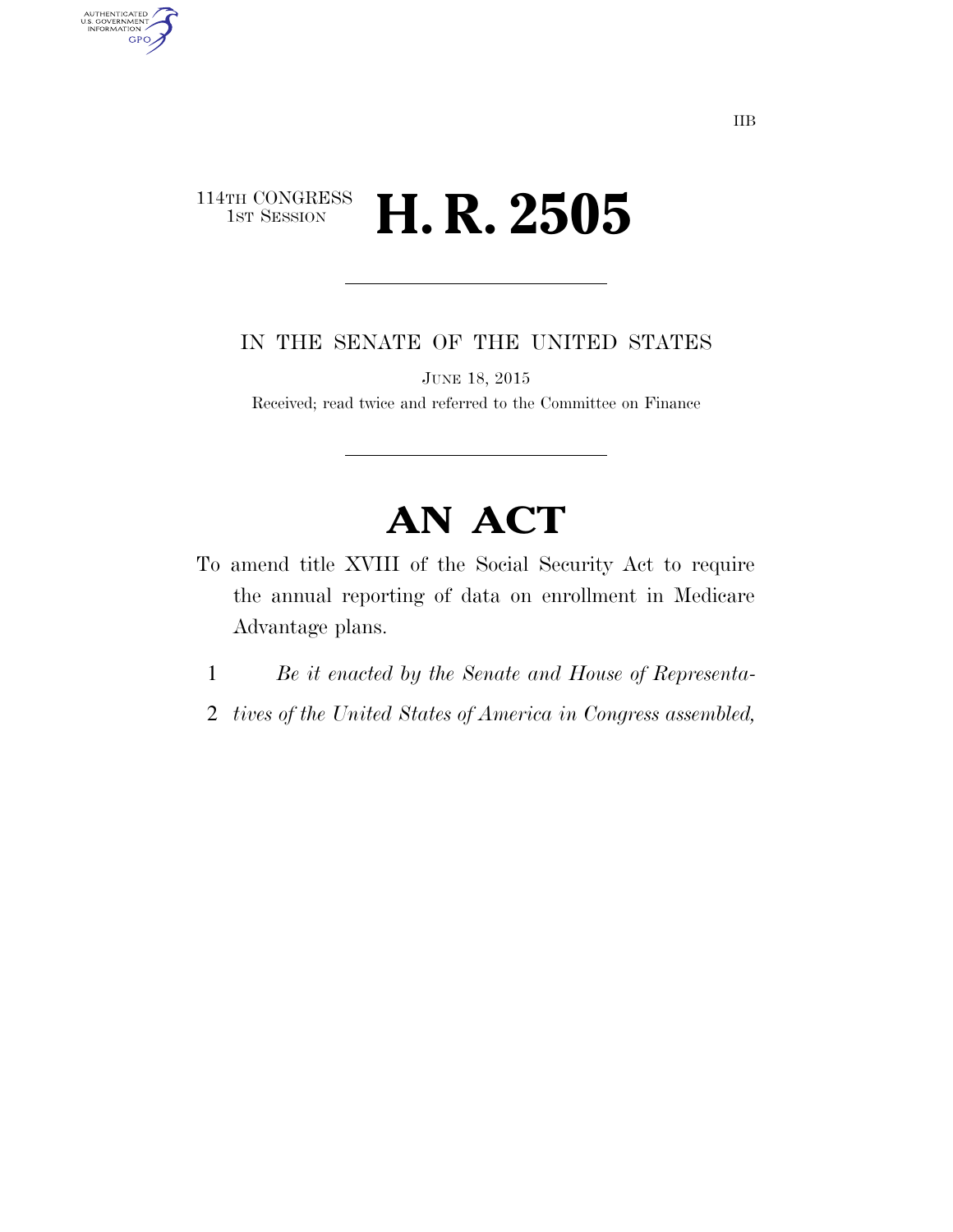## **SECTION 1. SHORT TITLE.**

 This Act may be cited as the ''Medicare Advantage Coverage Transparency Act of 2015''.

## **SEC. 2. REQUIREMENT FOR ENROLLMENT DATA REPORT-ING FOR MEDICARE.**

 Section 1874 of the Social Security Act (42 U.S.C. 1395kk) is amended by adding at the end the following new subsection:

 ''(g) REQUIREMENT FOR ENROLLMENT DATA RE-PORTING.—

11 ''(1) IN GENERAL.—Not later than May 1 of each year (beginning with 2016), the Secretary shall submit to the Committees on Ways and Means and Energy and Commerce of the House of Representa- tives and the Committee on Finance of the Senate a report on enrollment data (and, in the case of part A, on data on individuals receiving benefits under such part) for the plan year or, in the case of part A and part B, for the fiscal year or year (as applica- ble) ending before January 1 of such plan year, fis- cal year, or year. Such enrollment data shall be pre-sented—

23 "(A) by zip code, congressional district, and State;

25 "'(B) in a manner that provides for such data based on enrollment (including receipt of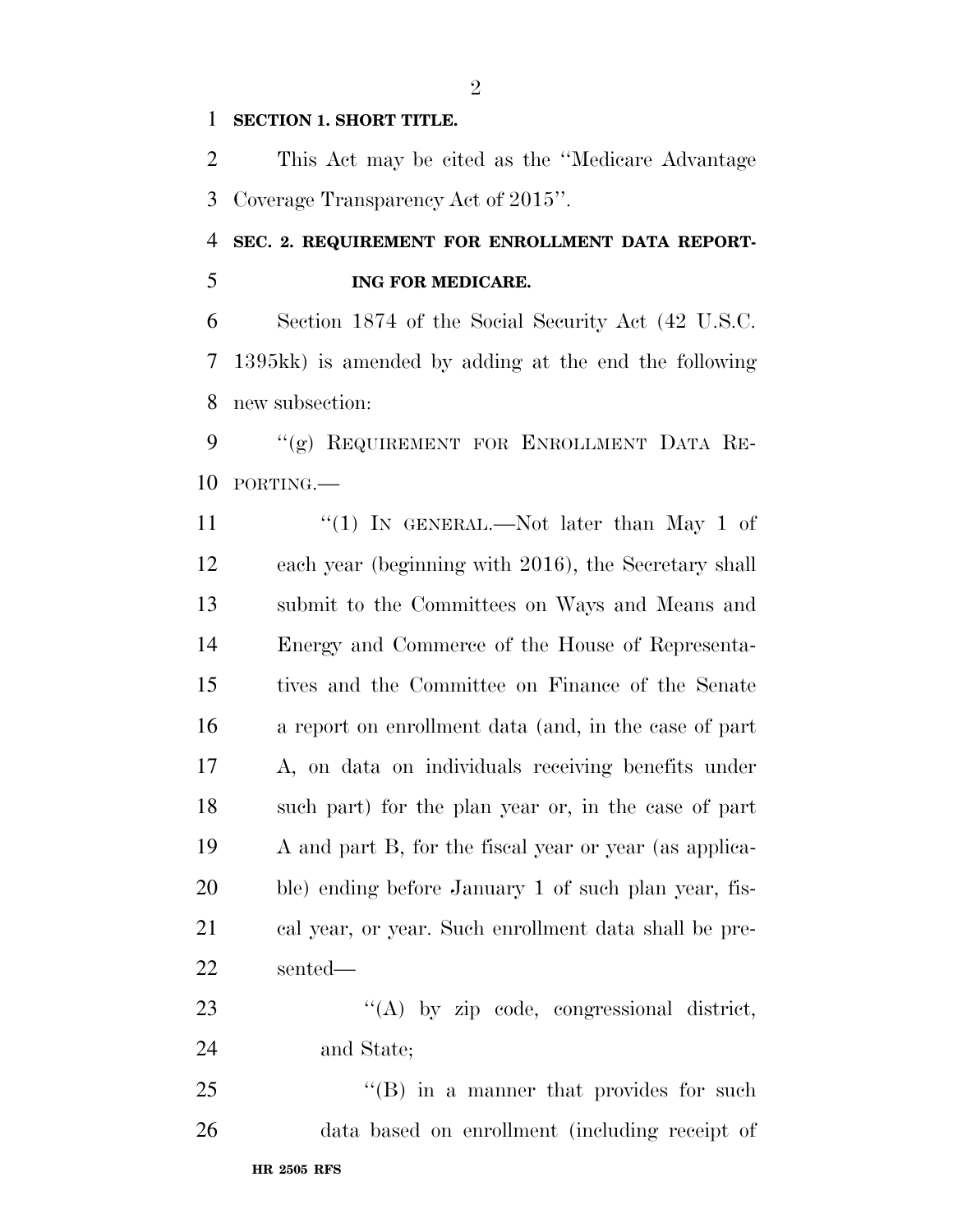| $\mathbf{1}$   | benefits other than through enrollment) under       |
|----------------|-----------------------------------------------------|
| $\overline{2}$ | part A, enrollment under part B, enrollment         |
| 3              | under an MA plan under part C, and enroll-          |
| $\overline{4}$ | ment under part D; and                              |
| 5              | "(C) in the case of enrollment data de-             |
| 6              | scribed in subparagraph (B) relating to MA          |
| $\overline{7}$ | plans, presented in a manner that provides for      |
| 8              | such data for each MA-PD plan and for each          |
| 9              | MA plan that is not an MA-PD plan.                  |
| 10             | "(2) DELAY OF DEADLINE.—If the Secretary is         |
| 11             | unable to submit a report under paragraph (1) by    |
| 12             | May 1 of a year for data of the plan year, fiscal   |
| 13             | year, or year (as applicable) ending before January |
| 14             | 1 of such year, the Secretary shall, not later than |
| 15             | April 30 of such year, notify the committees de-    |
| 16             | scribed in such paragraph of—                       |
| 17             | $\lq\lq$ such inability, including an expla-        |
| 18             | nation for such inability; and                      |